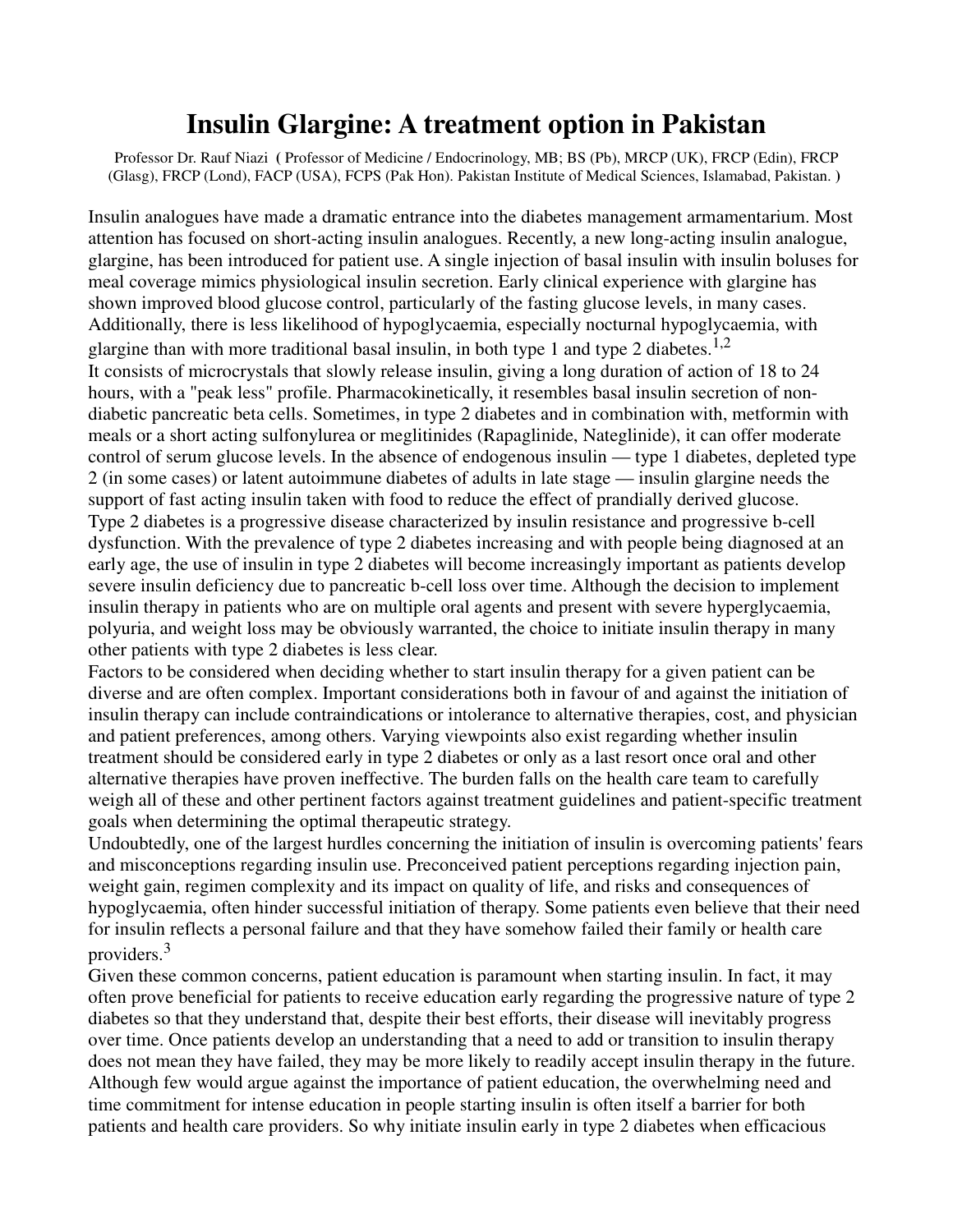antidiabetic agents such as sulfonylureas, thiazolidinediones, dipeptidyl peptidase-4 inhibitors, GLP-1 receptor agonists, nonsulfonylurea secretagogues, and a-glucosidase inhibitors are available in our pharmacological armamentarium? Such therapies are often sought in lieu of insulin because of their increased acceptance by patients and less intense patient management and follow-up requirements. The important difference between the aforementioned agents and insulin, however, is that insulin possesses an unlimited ability to lower A1C.

Glargine cannot be mixed with any other insulin. The pH of glargine is 4.0. If mixed with other insulin, it may cause precipitation and lead to deterioration in glucose control. The onset of insulin glargine occurs in 4-6 hours with no appreciable peak and duration of 24 hours in most patients.

Recent clinical treatment guidelines, such as those from the 2007 update to the American College of Endocrinology/American Association of Clinical Endocrinologists (ACE/AACE) treatment guidelines, suggest that these agents may be less effective as add-on therapy for patients with an A1c >9.5% and therefore recommend the initiation of insulin in all patients with an A1C >  $10\%$ <sup>4</sup>

Although most newly diagnosed patients with type 2 diabetes will not present with an  $A1C > 10\%$ , the early use of insulin is recommended in those patients experiencing limited benefit from oral therapies and in those at acute risk of glucotoxicity. Data show that intensive insulin therapy early in the course of type 2 diabetes can improve b-cell function by attenuating glucose toxicity.<sup>5-7</sup>

From my experience, in my own clinical practise, which has more than 3000 patients, on Glargine insulin, the ease of once daily administration, safer and longer shelf life (temperatures of 26-30 Celsius for 1 month), the minimal weight gain, lowering of HbA1c and the eating styles of our population in Pakistan, leading to reduced long term diabetic complication and a longer productive life, make this rather expensive insulin, a very feasible option for treatment of, both type1 and Type2 patients.

## **References**

1. Chan JL, Abrahamson MJ : Pharmacological management of type 2 diabetes mellitus: rationale for rational use of insulin. Mayo Clin Prac 78:459-467, 2003.

2. Korytkowski M: When oral agents fail: practical barriers to starting insulin. Int J Obes Relat Metab Disord 26 (Suppl. 3):S18-S24, 2002.

3. Peyrot M, Rubin RR, Lauritzen T, Skovlund SE, Snoek FJ, Matthews DR, Landgraf R, Kleinebreil L, for the International DAWN Advisory Panel: Resistance to insulin therapy among patients and providers: results of the cross-national Diabetes Attitudes, Wishes, and Needs (DAWN) study. Diabetes Care 28:2673-2679, 2005.

4. American College of Endocrinology/American Association of Clinical Endocrinologists : Medical guidelines for clinical practice for the management of diabetes mellitus. Endocr Pract 13 (Suppl. 1):3- 68, 2007.

5. Garvey WT, Olefsky JM, Griffin J, Hamman RF, Kolterman OG : The effect of insulin treatment on insulin secretion and insulin action in type II diabetes mellitus. Diabetes 34:222-234, 1985.

6. Glaser B, Leibovich G, Nesher R, Hartling S, Binder C, Cerasi E : Improved beta cell function after intensive insulin treatment in severe non-insulin-dependent diabetes. Acta Endocrinol 118:365-373, 1988.

7. Li Y, Xu W, Liao Z, Yao B, Chen X, Huang Z, Hu G, Weng JP: Induction of long-term glycaemic control in newly diagnosed type 2 diabetic patients is associated with improvement of b-cell function. Diabetes Care 27:2597-2602, 2004.